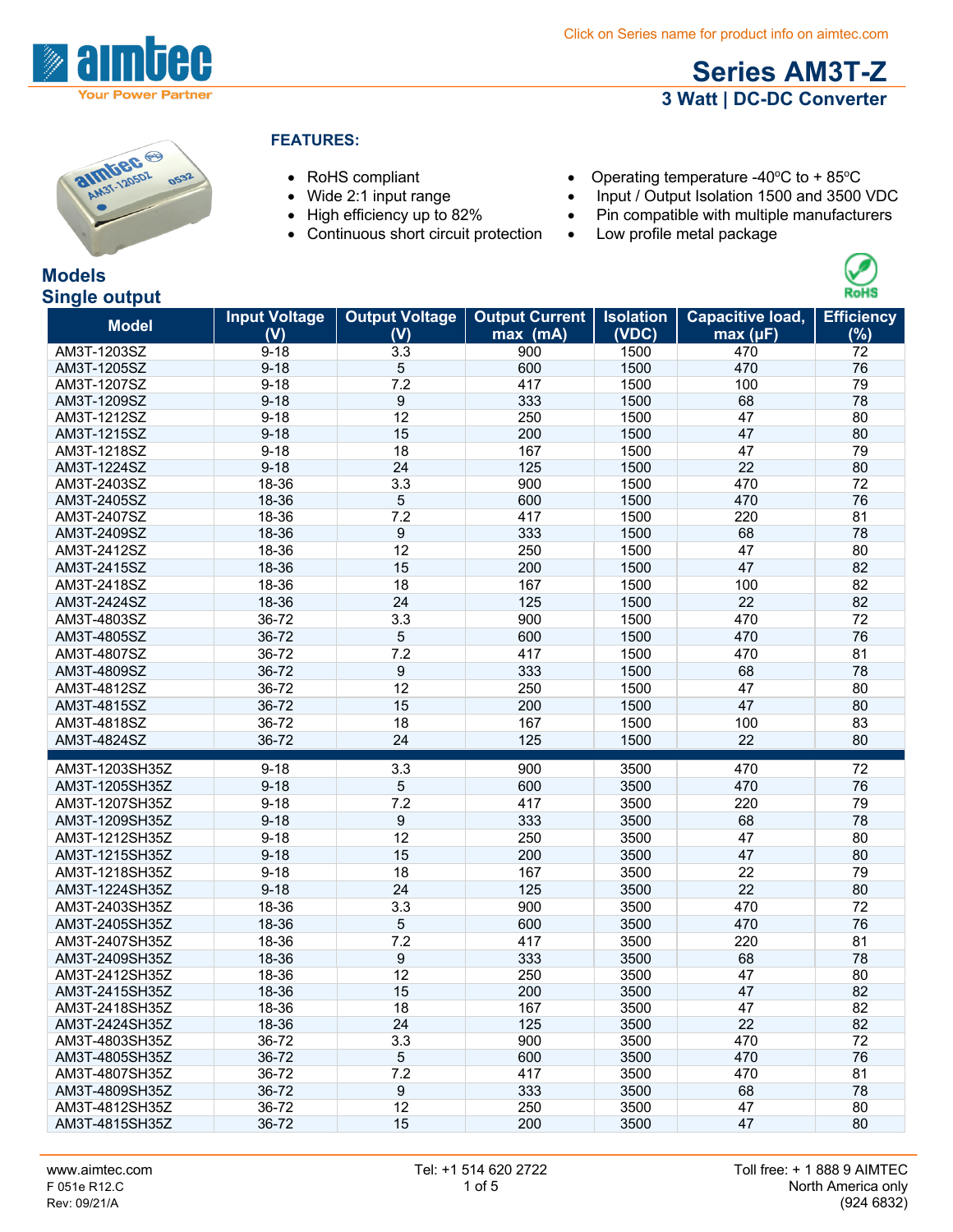

**Series AM3T-Z**

**3 Watt | DC-DC Converter**

## **Models**

## **Single output (continue)**

| Model          | (V)   |    | $max$ (mA) | <b>(VDC)</b> | ∣ Input Voltage │ Output Voltage │ Output Current │ Isolation │ Capacitive Ioad, │ Efficiency │<br>max (uF) | (9) |
|----------------|-------|----|------------|--------------|-------------------------------------------------------------------------------------------------------------|-----|
| AM3T-4818SH35Z | 36-72 | 18 | 167        | 3500         |                                                                                                             | 83  |
| AM3T-4824SH35Z | 36-72 | 24 | 125        | 3500         |                                                                                                             | 80  |

## **Models**

### **Dual output**

| <b>Model</b>   | <b>Input Voltage</b> | <b>Output Voltage</b> | <b>Output Current</b> | <b>Isolation</b> | <b>Capacitive</b> | <b>Efficiency</b> |
|----------------|----------------------|-----------------------|-----------------------|------------------|-------------------|-------------------|
|                | (V)                  | (V)                   | max (mA)              | (VDC)            | load, max (µF)    | (%)               |
| AM3T-1203DZ    | $9 - 18$             | ±3.3                  | ±450                  | 1500             | ±220              | 72                |
| AM3T-1205DZ    | $9 - 18$             | ±5                    | ±300                  | 1500             | ±220              | 76                |
| AM3T-1207DZ    | $9 - 18$             | ±7.2                  | ±208                  | 1500             | ±100              | 78                |
| AM3T-1209DZ    | $9 - 18$             | ±9                    | ±167                  | 1500             | ±33               | 80                |
| AM3T-1212DZ    | $9 - 18$             | ±12                   | ±125                  | 1500             | ±22               | 80                |
| AM3T-1215DZ    | $9 - 18$             | ±15                   | ±100                  | 1500             | ±22               | 80                |
| AM3T-1218DZ    | $9 - 18$             | ±18                   | ±83                   | 1500             | ±22               | 78                |
| AM3T-1224DZ    | $9 - 18$             | ±24                   | ±63                   | 1500             | ±10               | 80                |
| AM3T-2403DZ    | 18-36                | ±3.3                  | ±450                  | 1500             | ±220              | 72                |
| AM3T-2405DZ    | 18-36                | ±5                    | ±300                  | 1500             | ±220              | 78                |
| AM3T-2407DZ    | 18-36                | ±7.2                  | ±208                  | 1500             | ±220              | 80                |
| AM3T-2409DZ    | 18-36                | $\pm 9$               | ±167                  | 1500             | ±33               | 80                |
| AM3T-2412DZ    | 18-36                | ±12                   | ±125                  | 1500             | ±22               | 82                |
| AM3T-2415DZ    | 18-36                | ±15                   | ±100                  | 1500             | ±22               | 82                |
| AM3T-2418DZ    | 18-36                | ±18                   | ±83                   | 1500             | ±10               | 78                |
| AM3T-2424DZ    | 18-36                | ±24                   | ±63                   | 1500             | ±10               | 82                |
| AM3T-4803DZ    | 36-72                | ±3.3                  | ±450                  | 1500             | ±220              | 72                |
| AM3T-4805DZ    | 36-72                | ±5                    | ±300                  | 1500             | ±220              | 76                |
| AM3T-4807DZ    | 36-72                | ±7.2                  | ±208                  | 1500             | ±330              | 79                |
| AM3T-4809DZ    | 36-72                | $\pm 9$               | ±167                  | 1500             | ±33               | 80                |
| AM3T-4812DZ    | 36-72                | ±12                   | ±125                  | 1500             | ±22               | 80                |
| AM3T-4815DZ    | 36-72                | ±15                   | ±100                  | 1500             | ±22               | 80                |
| AM3T-4818DZ    | 36-72                | ±18                   | ±83                   | 1500             | ±68               | 80                |
| AM3T-4824DZ    | 36-72                | ±24                   | ±63                   | 1500             | ±10               | 80                |
| AM3T-1203DH35Z | $9 - 18$             | ±3.3                  | ±450                  | 3500             | ±220              | 72                |
| AM3T-1205DH35Z | $9 - 18$             | ±5                    | ±300                  | 3500             | ±220              | 76                |
| AM3T-1207DH35Z | $9 - 18$             | ±7.2                  | ±208                  | 3500             | ±100              | 78                |
| AM3T-1209DH35Z | $9 - 18$             | $\pm 9$               | ±167                  | 3500             | ±33               | 80                |
| AM3T-1212DH35Z | $9 - 18$             | ±12                   | ±125                  | 3500             | ±22               | 80                |
| AM3T-1215DH35Z | $9 - 18$             | ±15                   | ±100                  | 3500             | ±22               | 80                |
| AM3T-1218DH35Z | $9 - 18$             | ±18                   | ±83                   | 3500             | ±22               | 78                |
| AM3T-1224DH35Z | $9 - 18$             | ±24                   | ±63                   | 3500             | ±10               | 80                |
| AM3T-2403DH35Z | 18-36                | ±3.3                  | ±450                  | 3500             | ±220              | 72                |
| AM3T-2405DH35Z | 18-36                | ±5                    | ±300                  | 3500             | ±220              | 76                |
| AM3T-2407DH35Z | 18-36                | ±7.2                  | ±208                  | 3500             | ±220              | 78                |
| AM3T-2409DH35Z | 18-36                | $\pm 9$               | ±167                  | 3500             | ±33               | 80                |
| AM3T-2412DH35Z | 18-36                | ±12                   | ±125                  | 3500             | ±22               | 80                |
| AM3T-2415DH35Z | 18-36                | ±15                   | ±100                  | 3500             | ±22               | 80                |
| AM3T-2418DH35Z | 18-36                | ±18                   | ±83                   | 3500             | ±22               | 78                |
| AM3T-2424DH35Z | 18-36                | ±24                   | ±63                   | 3500             | ±10               | 80                |
| AM3T-4803DH35Z | 36-72                | ±3.3                  | ±450                  | 3500             | ±220              | 72                |
| AM3T-4805DH35Z | 36-72                | ±5                    | ±300                  | 3500             | ±220              | 76                |
| AM3T-4807DH35Z | 36-72                | ±7.2                  | ±208                  | 3500             | ±220              | 80                |
| AM3T-4809DH35Z | 36-72                | ±9                    | ±167                  | 3500             | ±33               | 79                |
| AM3T-4812DH35Z | 36-72                | ±12                   | ±125                  | 3500             | ±22               | 80                |
|                |                      |                       |                       |                  |                   |                   |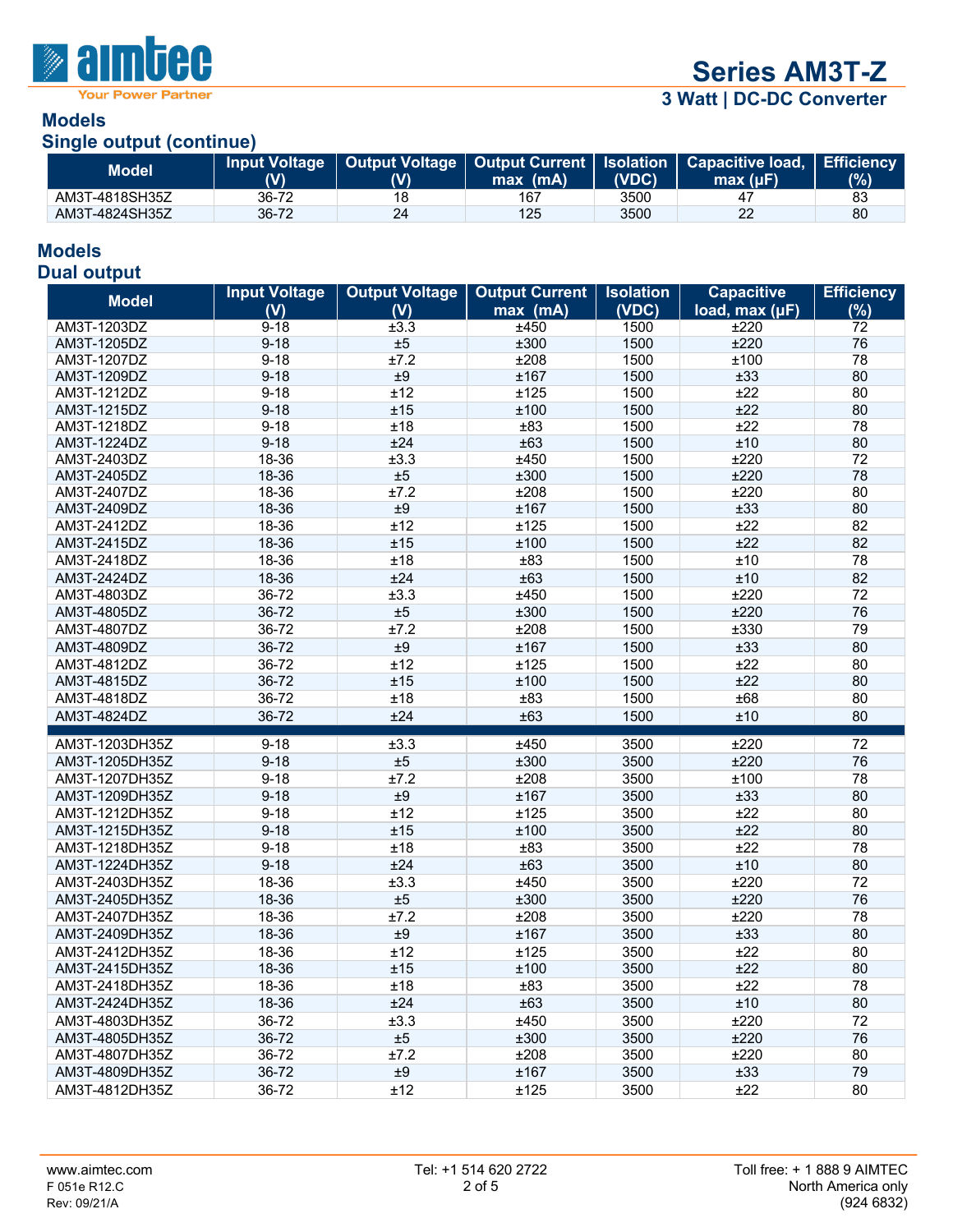

## **3 Watt | DC-DC Converter**

#### **Models Dual output (continue)**

| P GUI VULPUL I VVIILIIUV                                                                                                                                  |       |                                                                      |            |       |                                     |                          |  |
|-----------------------------------------------------------------------------------------------------------------------------------------------------------|-------|----------------------------------------------------------------------|------------|-------|-------------------------------------|--------------------------|--|
| <b>Model</b>                                                                                                                                              | (V)   | <b>Input Voltage   Output Voltage   Output Current   Isolation 1</b> | $max$ (mA) | (VDC) | <b>Capacitive</b><br>load, max (µF) | <b>Efficiency</b><br>(%) |  |
|                                                                                                                                                           |       |                                                                      |            |       |                                     |                          |  |
| AM3T-4815DH35Z                                                                                                                                            | 36-72 | ±15                                                                  | ±100       | 3500  | ±22                                 | 80                       |  |
| AM3T-4818DH35Z                                                                                                                                            | 36-72 | ±18                                                                  | ±83        | 3500  | ±22                                 | 80                       |  |
| AM3T-4824DH35Z                                                                                                                                            | 36-72 | ±24                                                                  | ±63        | 3500  | ±10                                 | 80                       |  |
| NOTE: All epocifications in this datasheet are measured at an ambient temperature of 25°C, burnidity (75%, nominal input voltage and at rated output load |       |                                                                      |            |       |                                     |                          |  |

NOTE: All specifications in this datasheet are measured at an ambient temperature of 25°C, humidity<75%, nominal input voltage and at rated output load unless otherwise specified

## **Input Specifications**

| <b>Parameters</b>                | <b>Nominal</b>     | <b>Typical</b> | <b>Maximum</b> | <b>Units</b> |  |
|----------------------------------|--------------------|----------------|----------------|--------------|--|
|                                  | 12                 | $9 - 18$       |                | VDC.         |  |
| Voltage range                    | 24                 | 18-36          |                | VDC.         |  |
|                                  | 48                 | $36 - 72$      |                | VDC.         |  |
| Filter                           | $\pi$ (Pi) Network |                |                |              |  |
| Absolute Maximum Rating          | 12 Vin             | $-0.7 - 24$    |                | VDC.         |  |
|                                  | 24 Vin             | $-0.7 - 40$    |                | VDC.         |  |
|                                  | 48 Vin             | $-0.7-80$      |                | VDC.         |  |
| Peak Input Voltage time          |                    | 100            |                | ms           |  |
| Input Reflected ripple current * |                    | 35             |                | mA p-p       |  |

\* The input reflected ripple current should be measured with connected 12μH inductor and a 47µF capacitor.

#### **Isolation Specifications**

| <b>Parameters</b>            | <b>Conditions</b> | Tvpical | <b>Rated</b> | <b>Units</b> |
|------------------------------|-------------------|---------|--------------|--------------|
| Tested I/O voltage           | 60 <sub>sec</sub> |         | 1500 or 3500 | <b>VDC</b>   |
| Tested Case/Input and Output | $60$ sec          |         | 1000         | <b>VDC</b>   |
| Resistance                   |                   | >1000   |              | <b>MOhm</b>  |
| Capacitance                  |                   | 470     |              | рF           |

#### **Output Specifications**

| <b>Parameters</b>             | <b>Conditions</b>                        | <b>Typical</b> | <b>Maximum</b> | <b>Units</b> |
|-------------------------------|------------------------------------------|----------------|----------------|--------------|
| Voltage accuracy              |                                          | ±1             |                | $\%$         |
| Short Circuit protection      |                                          | Continuous     |                |              |
| Short circuit restart         |                                          | Auto-recovery  |                |              |
| Line voltage regulation       | LL-HL                                    | ±0.5           |                | %            |
|                               | $0 - 100\%$ load, $3.3V/\pm 3.3V$ Models | ±1.5           |                | $\%$         |
| Load voltage regulation       | $0 - 100\%$ load, others                 | ±0.5           |                | $\%$         |
| Temperature coefficient       |                                          | ±0.02          |                | $\%$ /°C     |
| Ripple & Noise*               | At 20MHz Bandwidth                       | 60             |                | $mV$ p-p     |
| Measured with a $1 \cup F$ CC |                                          |                |                |              |

Measured with a  $1\mu$ F CC.

### **General Specifications**

| <b>Parameters</b>                   | <b>Conditions</b>                                         | <b>Typical</b>       | <b>Maximum</b>                                  | <b>Units</b> |  |  |
|-------------------------------------|-----------------------------------------------------------|----------------------|-------------------------------------------------|--------------|--|--|
| Switching frequency                 | 100% load                                                 | 266                  |                                                 | <b>KHz</b>   |  |  |
| Operating temperature               | Full Load without Derating                                | $-40$ to $+85$       |                                                 | $^{\circ}C$  |  |  |
| Storage temperature                 |                                                           | $-40$ to $+125$      |                                                 | $^{\circ}$ C |  |  |
| Max Case temperature                |                                                           |                      | 100                                             | $^{\circ}C$  |  |  |
| Cooling                             |                                                           | Free air convection  |                                                 |              |  |  |
| Humidity                            |                                                           |                      | 95                                              | $\%$         |  |  |
| Case material                       |                                                           | Nickel-coated copper |                                                 |              |  |  |
| Weight                              |                                                           |                      |                                                 | g            |  |  |
| Dimensions( $L \times W \times H$ ) | Tolerance $\pm 0.5$ mm or $\pm 0.02$ inches               |                      | 1.25 x 0.8 x 0.4 inches 31.75 x 20.32 x 10.16mm |              |  |  |
| <b>MTBF</b>                         | $>1$ 121 000 hrs (MIL-HDBK -217F, Ground Benign, t=+25°C) |                      |                                                 |              |  |  |
| Manual soldering temperature        | 1.5mm from case for 10sec                                 |                      | 260                                             | °C           |  |  |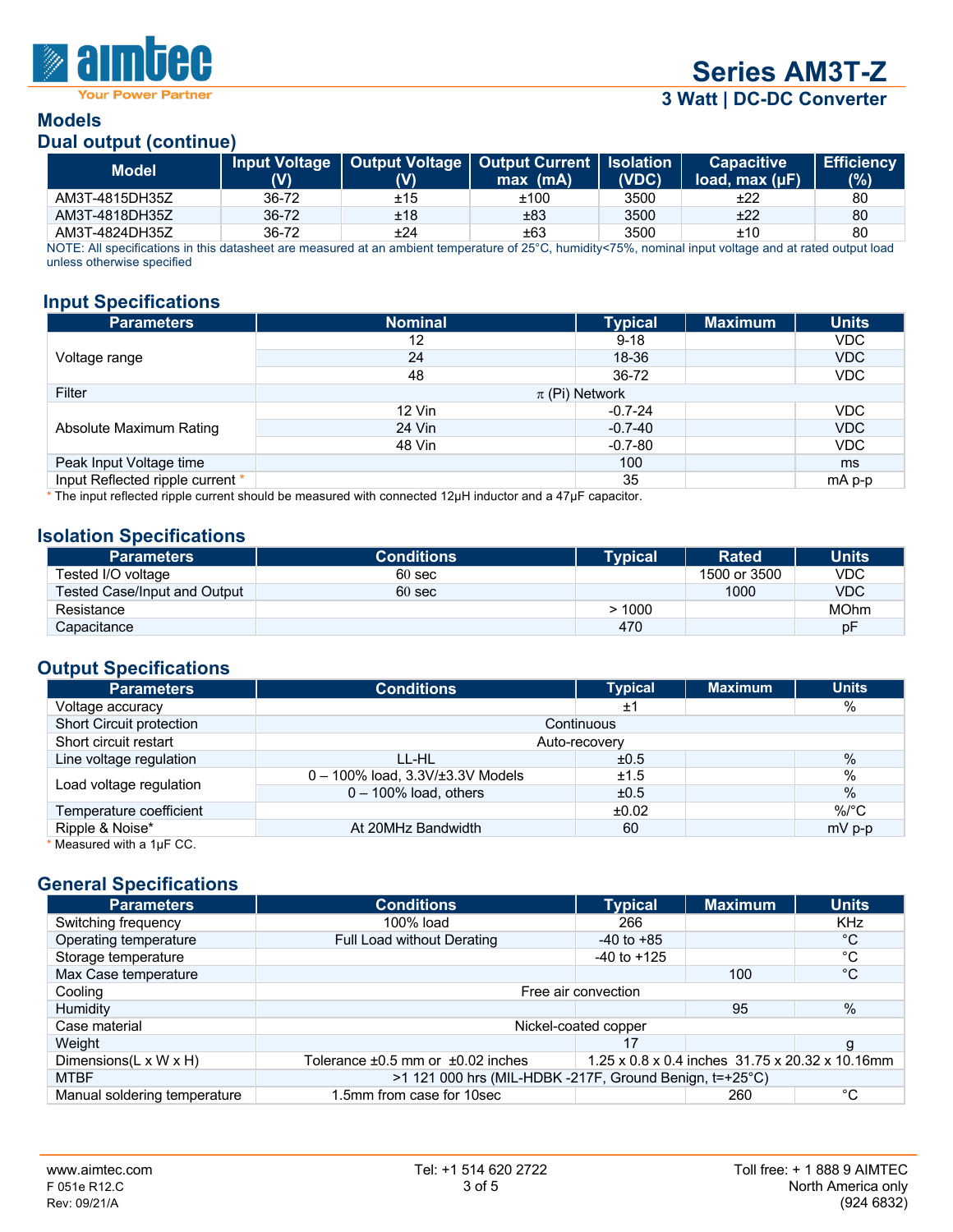

## **Safety Specifications**

| <b>Parameters</b> |                                                                   |
|-------------------|-------------------------------------------------------------------|
| <b>Standards</b>  | Designed to meet IEC/EN/UL60950-1, 62368-1                        |
|                   | EN55032 Class A, with recommended circuit                         |
|                   | IEC61000-4-2, Perf. Criteria A                                    |
|                   | IEC61000-4-3. Perf. Criteria A                                    |
|                   | IEC61000-4-4, Perf. Criteria A (external 220uF/100V cap required) |
|                   | IEC61000-4-5, Perf. Criteria A (external 220uF/100V cap required) |
|                   | IEC61000-4-6, Perf. Criteria A                                    |
|                   | IEC61000-4-8, Perf. Criteria A                                    |

#### **Pin Out Specifications**

| Pin            | <b>1500VDC</b> |           |               | 3500VDC   |
|----------------|----------------|-----------|---------------|-----------|
|                | Single         | Dual      | <b>Single</b> | Dual      |
|                | +V Input       | +V Input  | No pin        | No pin    |
| $\overline{2}$ | N.C.           | -V Output | -V Input      | -V Input  |
| 3              | N.C.           | Common    | -V Input      | -V Input  |
| 9              | No pin         | No pin    | No pin        | Common    |
| 10             | -V Output      | Common    | No pin        | No pin    |
| 11             | +V Output      | +V Output | N.C.          | -V Output |
| 12/13          | -V Input       | -V Input  | No pin        | No pin    |
| 14             | +V Output      | +V Output | +V Output     | +V Output |
| 15             | -V Output      | Common    | No pin        | No pin    |
| 16             | No pin         | No pin    | -V Output     | Common    |
| 22             | N.C.           | Common    | +V Input      | +V Input  |
| 23             | N.C.           | -V Output | +V Input      | +V Input  |
| 24             | +V Input       | +V Input  | No pin        | No pin    |

#### **Dimensions**